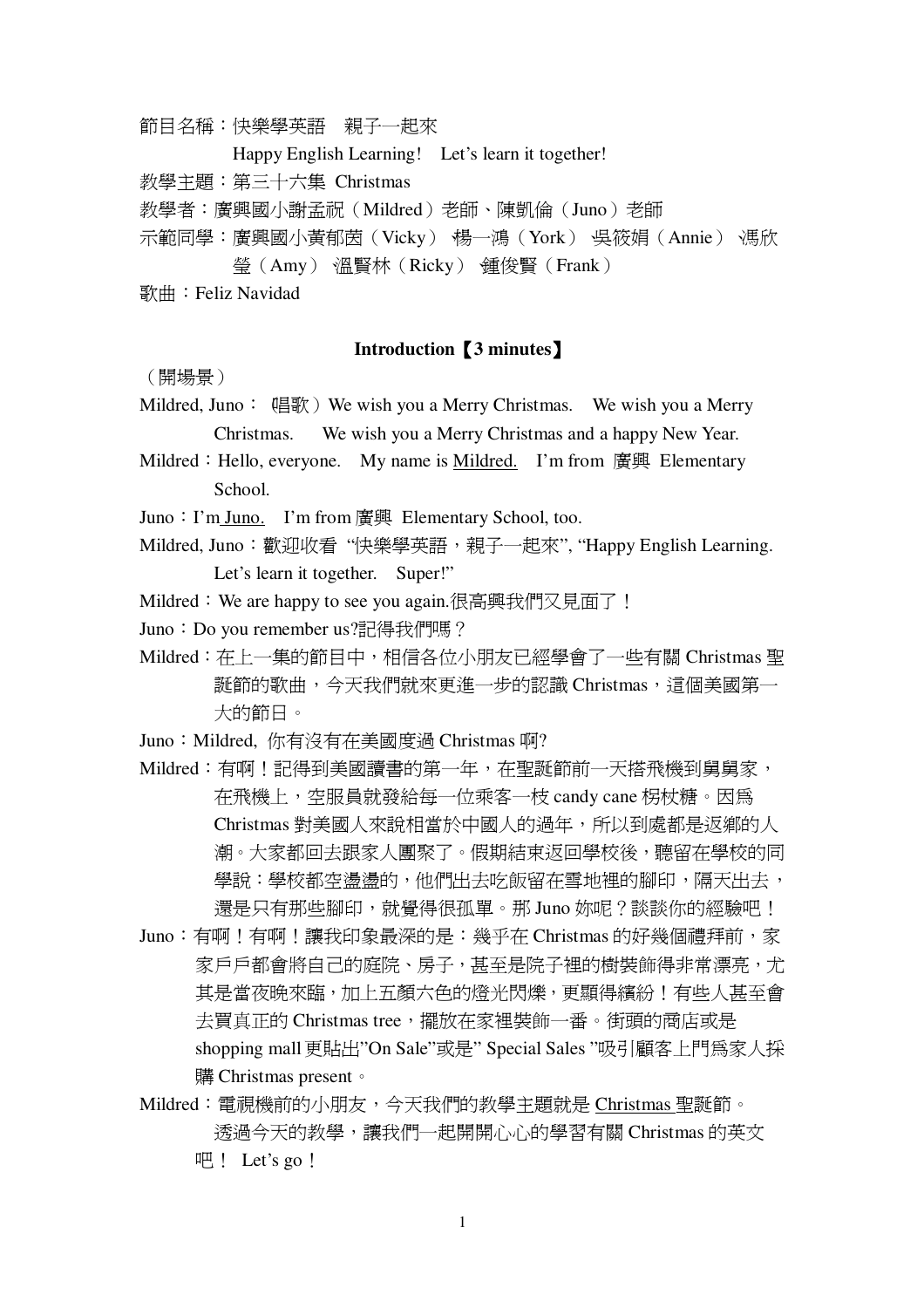**Body** Part A—Customs & Decorations (聖誕樹景為背景)

Mildred:接下來, York 會和大家一起來認識一些有關 Christmas 的 customs 習俗。 York, 先介紹一下你自己吧!

- York: Hello, everybody. My name is York. I'm from 廣興 Elementary School. Mildred, 在美國, 似乎家家戶戶都會有一棵漂亮的聖誕樹, 那聖誕樹英 文怎麼說?
- Mildred: Christmas treeChrist-mas-tree 聖誕樹
- York: 那 Christmas tree 上那些裝飾品要怎麼說?
- Mildred: Oh! You mean the decorations. decoration de-co-ra-tion 裝飾品。常見的 decorations 有 bell 鈴鐺, bell,, bell 鈴鐺。在樹頂我們都會插上一個 star 星 星, star, star 星星。另外, 澴有 candy cane 枴杖糖, candy cane, can-dy-cane 枴杖糖。在樹下,我們會放一些 gifts 禮物,gift,gift 禮物,那禮物也可以 說 presentpresent。門上常會掛著一個 wreath 聖誕花環, wreath, wrea-th 聖 誕花環。
- York: 那 Christmas 那天都是怎麼過的啊?
- Mildred: Well, Christmas is a holiday for family reunion. Christmas 是全家人團聚的 日子,全家人會在12月24日晚上,也就是聖誕節前夕,一起享用一頓 豐盛的 Christmas dinner 耶誕大餐,就像我們在除夕夜吃年夜飯一樣。
- York: 那他們的 Christmas dinner 都吃些什麼啊?
- Mildred: In America, the traditional Christmas dinner is roast turkey.在美國,傳統的 耶誕大餐主要吃烤火雞。roast turkey, roast –tur-key 烤火雞。點心則是 pudding, pud-ding  $\overline{f}$ <sup> $\overline{f}$ </sup>

York: 那吃飽了他們做什麼?

- Mildred: For adults, they will give present or exchange gift. 大朋友們會送禮物或交 換禮物。天直的小朋友則相信聖誕老公公會獎勵他們一年來良好的表現 送來禮物,所以在床頭邊,掛上一隻大的 stocking 聖誕襪。 聖誕襪圖 卡) stockings, stockings 聖誕襪。
- York:嗯,我懂了,今天的聖誕節,我也要在床頭邊掛上 stocking。
- Mildred: 接下來我們還要請其他小朋友一起來學習一些和 Christmas 有關的 symbols.不要走開,馬上回來!

(聖誕老公公背景)

Juno:哇,剛剛 Mildred 介紹了跟 Christmas 的 customs 習俗。像是 Christmas tree 聖誕樹、decoration 聖誕裝飾品、Christmas dinner 聖誕大餐、wreath 聖誕花 環、roast turkey 烤火雞以及小朋友最喜歡的 stocking 聖誕襪。接下來我要 激請 Vicky 一起跟大家學習和 Christmas 有關的 symbols. Vicky, 先自我介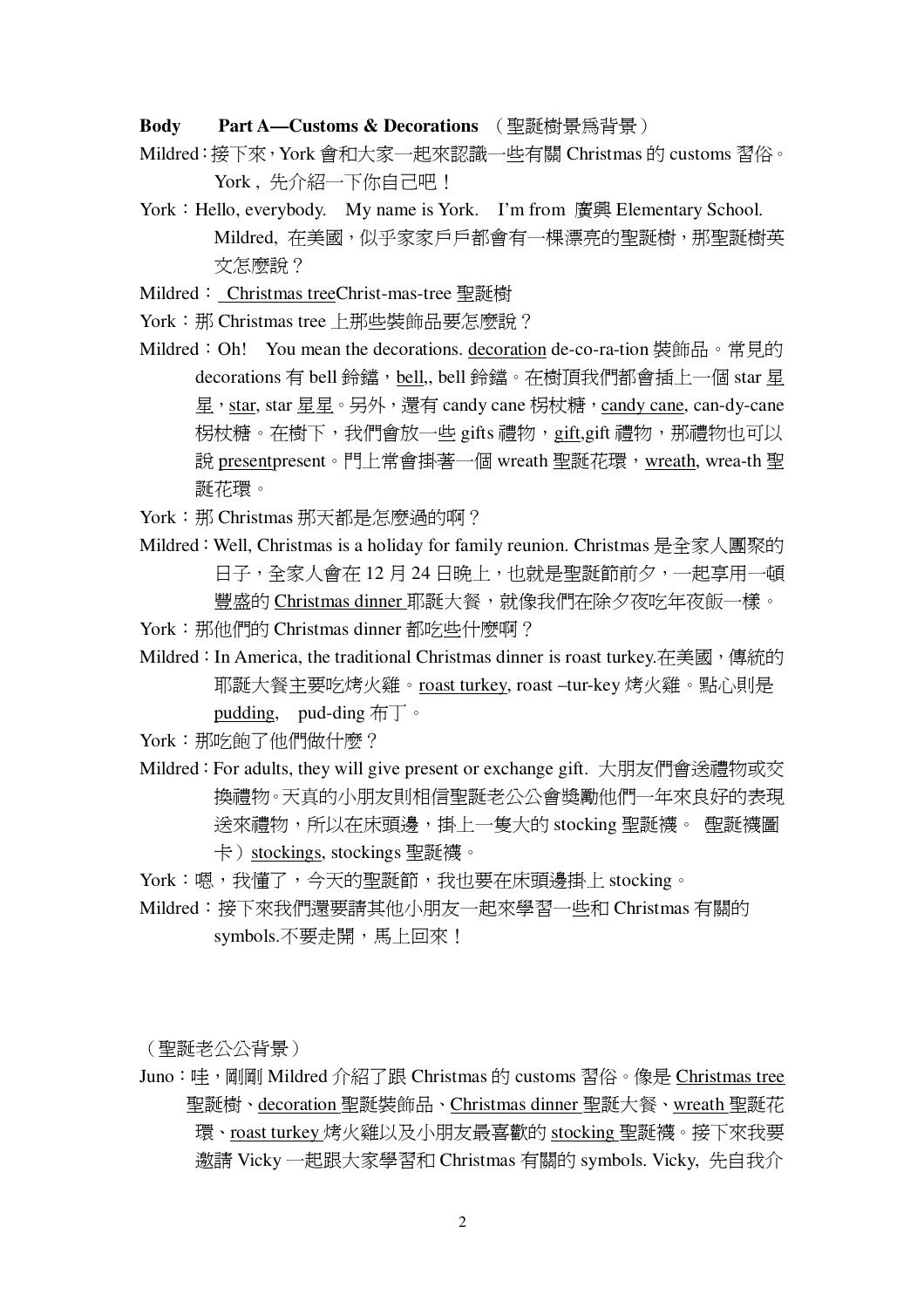紹一下吧!

- Vicky: Hi, everyone. My name is Vicky. I'm from 廣興 Elementary School, too.
- Juno: 講到 Christmas, 小朋友一定會想到一個非常重要的人物, 身穿紅衣褲、 頭戴紅帽、留著白色大鬍子的人,小朋友猜到了嗎?
- Vicky: Santa Claus.
- Juno:Bingo! 沒錯!就是 Santa Claus, S-a-n-t-a C-l-a-u-s, Santa Claus 聖誕老公 ֆΖ
- Vicky: 那 Santa Claus 的雪橇要怎麼說?
- Juno: sleigh, s-l-e-i-g-h, sleigh 雪橇
- Vicky: 還有拉 sleigh 的麋鹿怎麼說?
- Juno: reindeer, re-in-de-er 麋鹿。其中有一隻紅鼻子的 red-nosed reindeer, 他 的名字叫 Rudolph, R-u-d-o-l-p-h, Rudolph。
- Vicky: 那 Juno 你在美國有沒有看過雪Y ?
- Juno:Sure. 當然有,雪的英文叫 snow, s-n-o-w, snow 雪。在美國,小朋友會把 snow 堆成人形,就是我們所說的 snowman, s-now-man 雪人。
- Vicky:聽 Mildred 和 Juno 講了那麼多有關美國的 Christmas, 我也好想去美國喔!
- Juno: 對了, Vicky 你不是有親戚也住美國?
- Vicky: That's right. My uncle lives in the States.
- Juno: 那你有沒有寄過卡片給你的 uncle?
- Vicky: 沒有せ!我今年想寄, 可不可以請你教教我。
- Juno: No problem First, you have to choose a Christmas card.首先,你必須挑選一 張聖誕卡。Christmas card, C-h-r-i-s-t-m-a-s c-a-r-d, Christmas card 聖誕卡。
- Vicky: I like this one. (選一張卡片)
- Juno: Take out the card. 從包裝袋內拿出卡片
- Vicky: Take out the card.
- Juno: 然後決定收件者。For example, you want to send a card to Jenny. Then you can write:

### Hi, Jenny,

## Hello, Jenny

#### 或 Dear Jenny,

Ok, choose anyone you like and write it down on the card.  $\overline{M}$ , 選一個你喜歡 的寫在卡片上。

Juno: Of course, you need to write some greetings on the card.當然啦!你要寫一些 祝福的話,最簡單的就是 Merry Christmas and Happy New Year!聖誕快樂、 新年快樂。那你也可以寫 Best wishes for a Merry Christmas and a Happy New Year.誠心的祝福你有個快樂的聖誕節及新年。或 May the joy and happiness of Christmas delight you and your family.願聖誕節的幸福與喜樂 照亮你和你的家人。Now, give you 2 minutes to write.現在給你2分鐘寫好。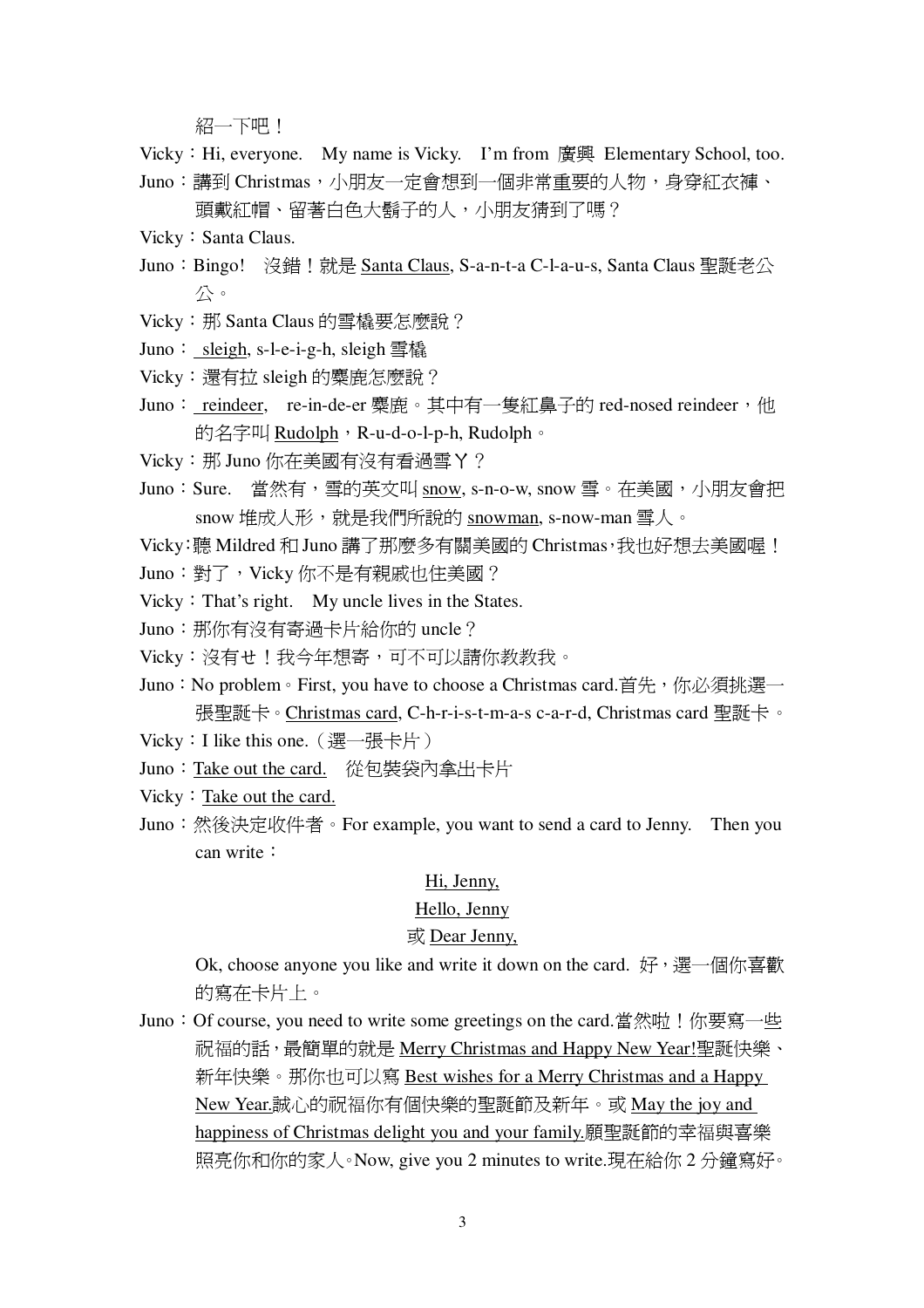Juno : At the end, don't forget to sign your name and write the date.最後別忘了簽上 你的姓名及押上日期。我也來寫一張卡片。 Ok, you write your own card.在 Vicky 寫完 Christmas card 後, 待會兒 Mildred 老師會教大家 envelope 的寫法。Vicky, have you finished?

Vicky: Yes.

Juno: Vicky, can you show us your card ?

Vicky: Of course.

Juno: What did you write?

Vicky:

Dear Uncle George,

May the joy and happiness of Christmas delight you and your family.

Vicky 12/8/2004

Juno: Good job! 接下來看看我寫的卡片。

Hi, Mary,

Best wishes for a Merry Christmas and a Happy New Year.

Juno

### 12/8/2004

Juno: 小朋友,看了 Vicky 和我所寫的 Christmas card, 是不是很棒啊?你們也可 以動手寫寫看。接下來就由 Mildred 來教大家 envelope 的寫法吧!Are you ready? Let's move on together.

# **Part C—Envelope writing**

(客廳景)

Mildred: Now, take out the envelope.現在拿出信封。

York: Take out the envelope.

Mildred: 小朋友, 西式信封都是橫式書寫。我們把收件人的 name 姓名和 address چܿΔᐊڇॾऱإխ؇ΖڇॾऱؐՂߡᐊՂ۞աऱ name ࡉ addressΔ 而在右上角貼上 stamp 郵票。不管是寄件人或是收件人的 name 和 address,其書寫方式都是第一行寫 name,先寫名再寫姓。For example, my name is Mildred Hsieh.其中 Mildred 是我的名字, Hsieh 是我的姓。 第二行開始寫 address,英文 address 的寫法與中文排列方式相反。address 的翻譯方式是由後往前翻譯,也就是從門牌號碼先寫,最後才寫縣市再 國名。For example, 廣興國小的地址是 843 台灣省高雄縣美濃鎮廣興街 124 號, 其中 843 是 zip code 郵遞區號, 英文譯法為 124 號先寫, 再寫 庸興街、美濃鎮,最後才寫高雄縣、台灣、所以廣興國小的地址,英文 寫法爲: 124 Guangsing Street, Meinong, Township, Kaohsiung County 843, Taiwan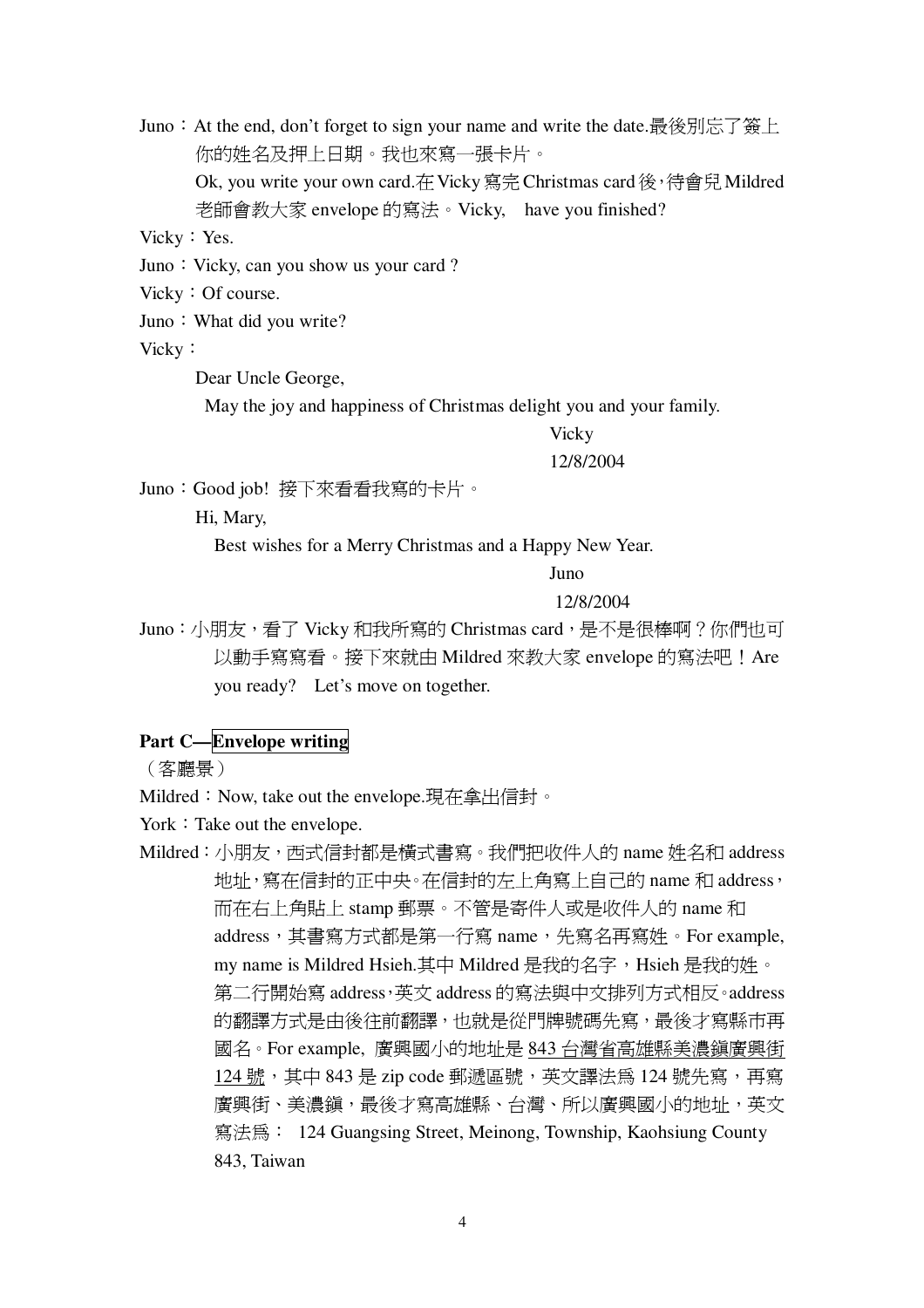- York:那如果家裡的住址有段、巷、弄,怎麼辦?好像很複雜せ!而且有些縣市、 街道的名字也不曉得怎麼翻譯。
- Mildred: Sometimes I have that kind of problem, too.我有時也會有同樣的問題。那 有一個既方便又快速的方法喔!
- York: Tell me, please.
- Mildred: O.K. You can log onto the web site www.post.gov.tw.你可以上中華郵政 全球資訊網, click "中文地址英譯查詢", 然後輸入你的中文地址後, 按 enter,就會出現英譯地址。不賴吧!小朋友,你可以先上網杳詢自己家 地址的英文寫法,下次要用到就會省時省事!
- York: 那要貼多少錢的郵票?
- Mildred: 不同的國家,郵資也不盡相同。寄到美國、加拿大是13元。而且如果 你今年想在 Christmas 假期前寄達對方手中, 你必須再 12 月 10 日前投 入紅色郵筒,以 airmail 航空郵件寄出。那如果你現在還沒有寄,那還 有一個補救的辦法, 就是寄 e-card. 有很多的網站都有提供 free e-card, 既省錢又迅速。小朋友,準備好了嗎?動作要快喔!接下來,we will learn a Christmas song together.在歌聲中一起來感受溫馨的 Christmas holidays.

### **Part D** – Song 歌曲 Song: Feliz Navidad

(耶誕景)

- Mildred: Today we are going to learn a song "Feliz Navidad". 大家聽了一定會一頭 霧水,因為這是西班牙語,意思是聖誕快樂。
- Juno: 待會兒 Mildred 會先帶大家唸一次, 並解釋中文意思, 在由美美的我教大 家唱一次。
- Mildred : Are you ready? Let's learn it together.

Feliz Navidad. 聖誕快樂!

Juno: Feliz Navidad.

Mildred: Feliz Navidad. 聖誕快樂!

Juno: Feliz Navidad.

Mildred: Feliz Navidad. 聖誕快樂!

Juno: Feliz Navidad.

Mildred: Próspero Año y Felicidad. 新年快樂豐收。

Juno: Próspero Año y Felicidad.

Mildred: Feliz Navidad. 聖誕快樂!

Juno: Feliz Navidad.

Mildred: Feliz Navidad. 聖誕快樂!

Juno: Feliz Navidad.

Mildred: Feliz Navidad. 聖誕快樂!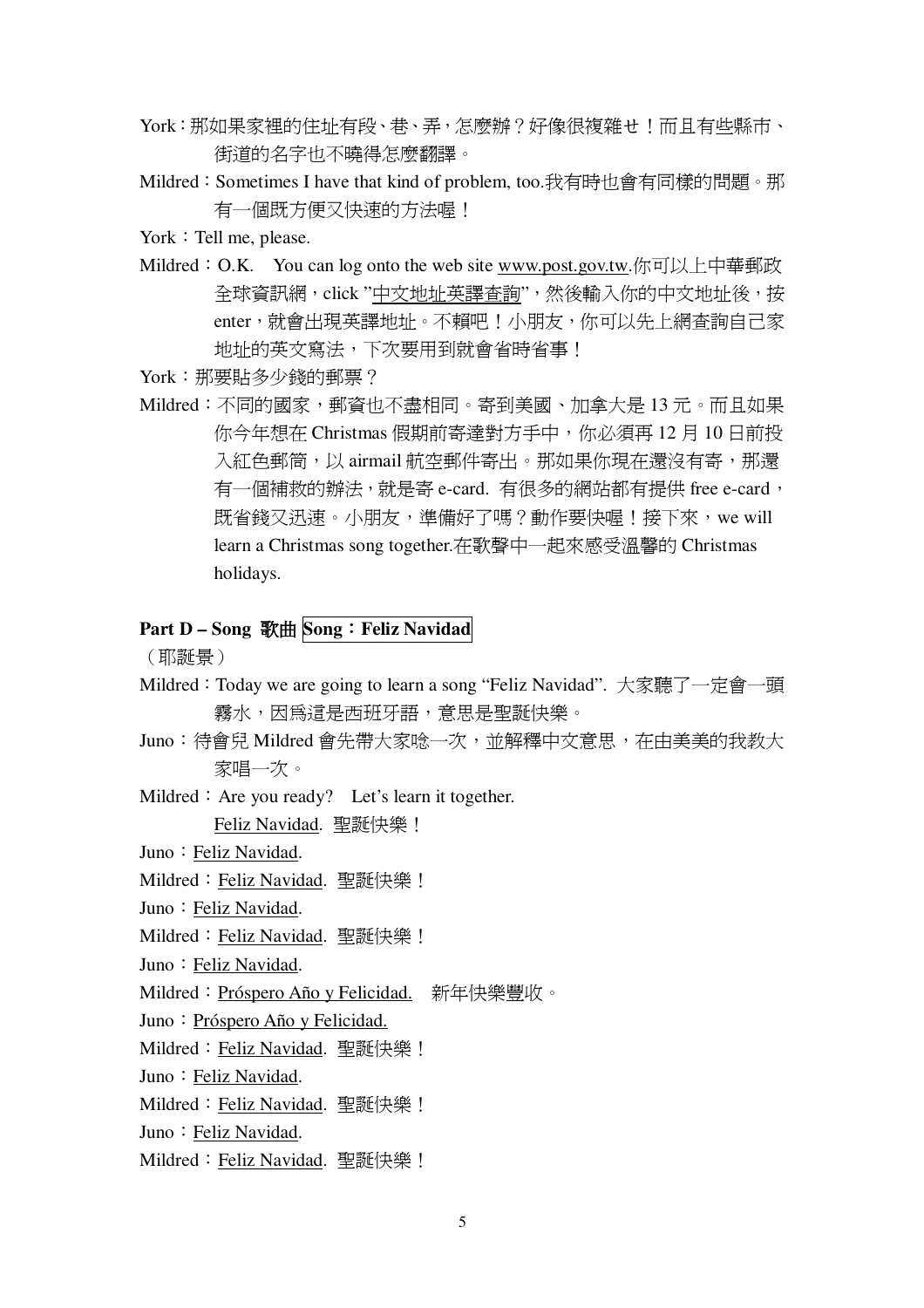Juno: Feliz Navidad.

Mildred: Próspero Año y Felicidad. 新年快樂豐收。

Juno: Próspero Año y Felicidad.

Mildred : I wanna wish you a Merry Christmas. 我想祝你聖誕快樂。

Juno: I wanna wish you a Merry Christmas.

Mildred : I wanna wish you a Merry Christmas. 我想祝你聖誕快樂。

Juno: I wanna wish you a Merry Christmas.

Mildred: I wanna wish you a Merry Christmas. 我想祝你聖誕快樂。

Juno: I wanna wish you a Merry Christmas.

Mildred: From the bottom of my heart. 打從我的心底。

Juno: From the bottom of my heart.

Mildred: I wanna wish you a Merry Christmas. 我想祝你聖誕快樂。

Juno: I wanna wish you a Merry Christmas.

Mildred: I wanna wish you a Merry Christmas. 我想祝你聖誕快樂。

Juno: I wanna wish you a Merry Christmas.

Mildred: I wanna wish you a Merry Christmas. 我想祝你聖誕快樂。

Juno: I wanna wish you a Merry Christmas.

Mildred: From the bottom of my heart. 打從我的心底。

Juno: From the bottom of my heart.

Mildred: 相信大家都熟悉這首 Christmas song 了, 現在請電視機前的小朋友跟著 Vicky、York、Annie、Amy、Ricky and Frank 一起來唱一唱、跳一跳。看 一看你是不是學會了呢? Are you ready? Let's sing and dance.

### **Part E – Song** ዚڴ **Santa Claus is Coming to Town**

(唱游景)

Feliz Navidad.

Feliz Navidad.

Feliz Navidad.

Próspero Año y Felicidad.

Feliz Navidad. Feliz Navidad. Feliz Navidad. Próspero Año y Felicidad.

I wanna wish you a Merry Christmas. I wanna wish you a Merry Christmas. I wanna wish you a Merry Christmas.